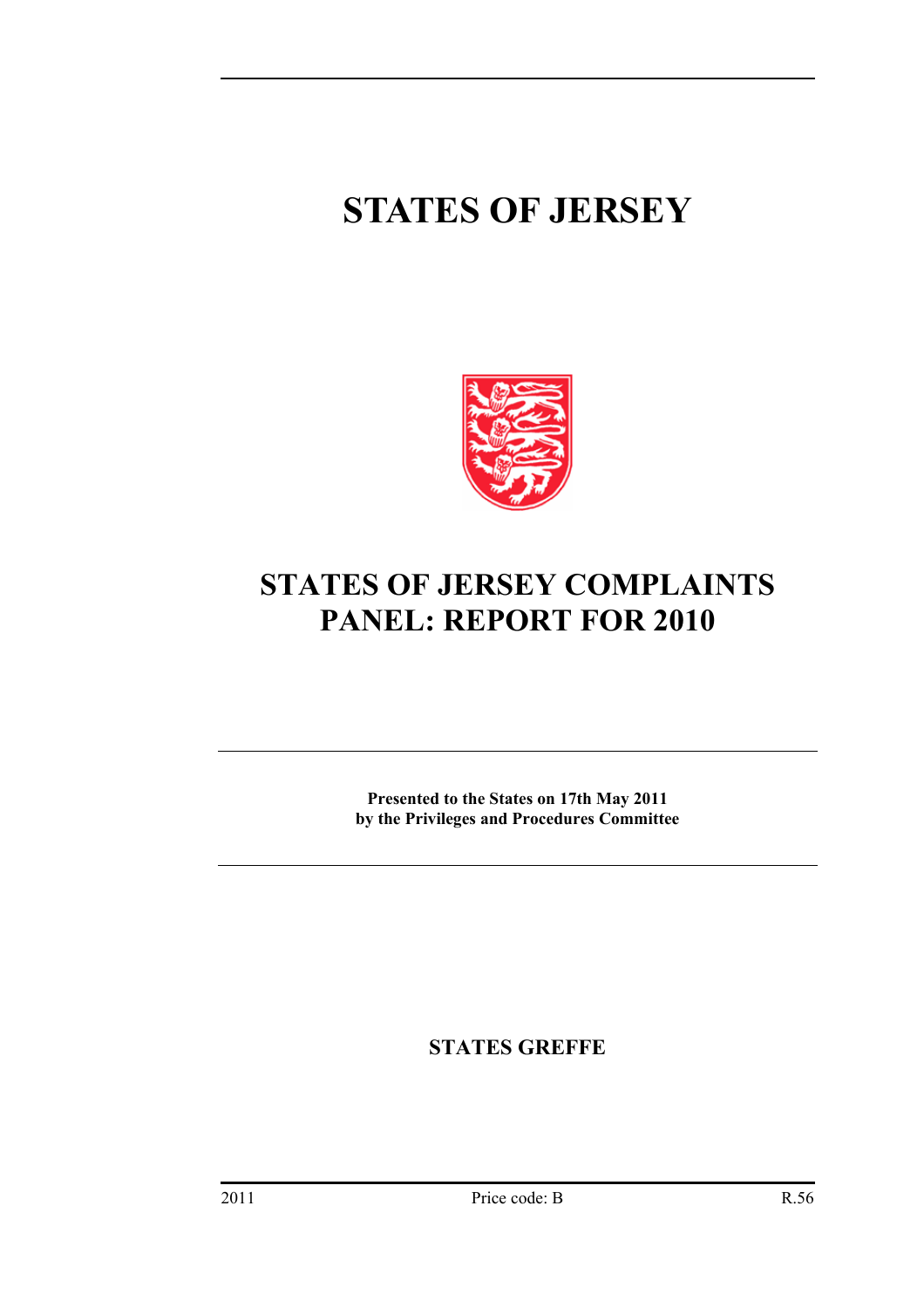# **REPORT**

# **Chairman's Foreword**

The Privileges and Procedures Committee is pleased to present the report of the States of Jersey Complaints Panel for 2010. The Committee would like to place on record its thanks to the Chairman, Deputy Chairmen and all of the members of the Panel for their honorary work dealing with complaints during this period. The Committee recognise that all of the Panel members are extremely busy people in their own right and greatly appreciates the fact that they continue to give their time freely to serve the community in this way.

Connétable J. Gallichan of St. Mary Chairman, Privileges and Procedures Committee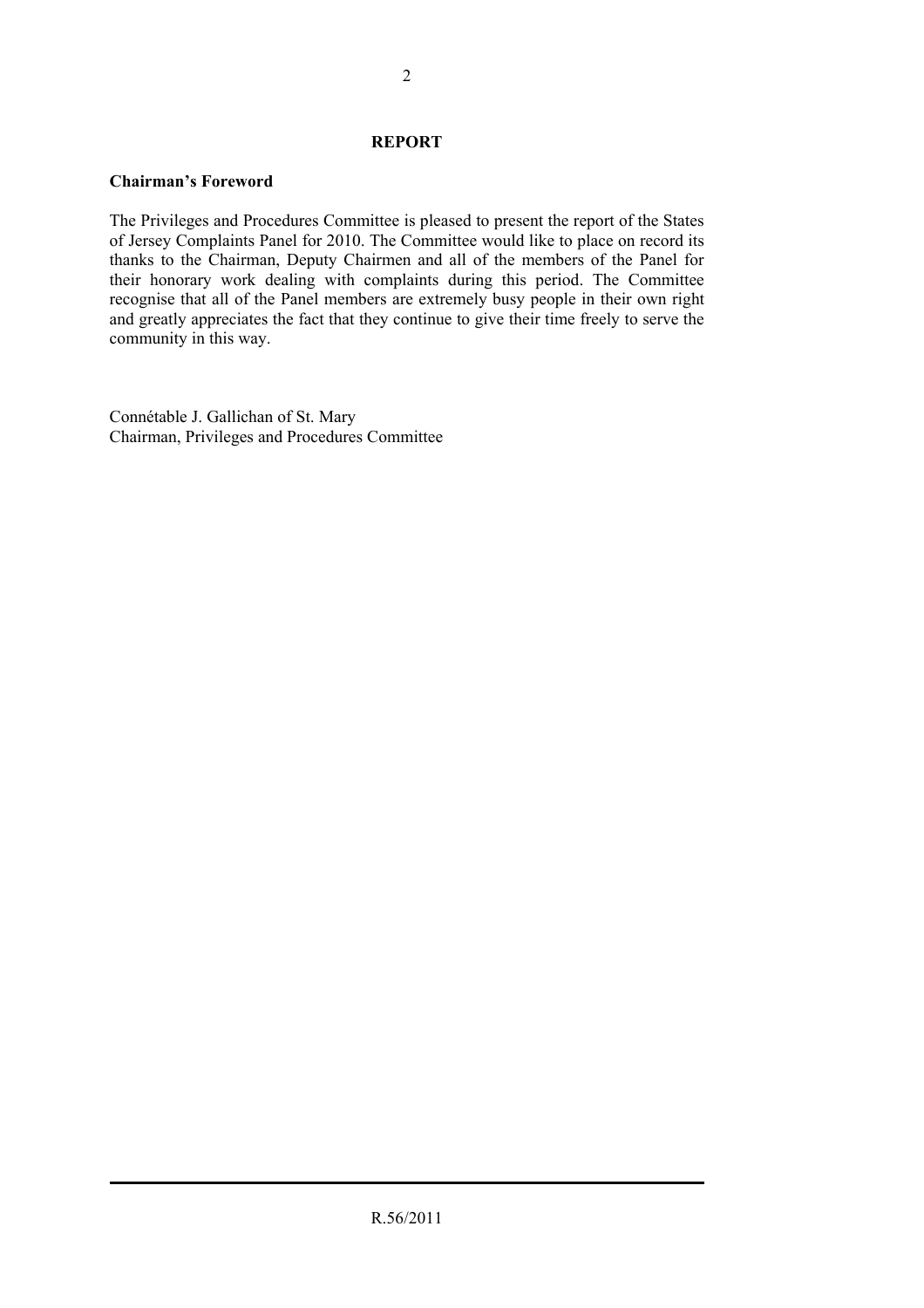#### **ADMINISTRATIVE DECISIONS (REVIEW) (JERSEY) LAW 1982, AS AMENDED: REPORT OF THE STATES OF JERSEY COMPLAINTS BOARD FOR 2010**

 $\mathcal{L}_\text{max}$ 

Dear Madam Chairman,

I have pleasure in forwarding to you the report for 2010, which includes the resolution of matters outstanding as at the end of 2009. The following statistics show the work undertaken by the Administrative Appeals Panel during this period –

|                                                 |    | Request for<br>hearing<br>refused/withdrawn | <b>Hearings</b><br>held | Ministers'<br>decisions<br>upheld | Complaint<br>upheld | Report<br>to the<br><b>States</b>                                                                                                                               | Complaints<br>carried<br>forward |
|-------------------------------------------------|----|---------------------------------------------|-------------------------|-----------------------------------|---------------------|-----------------------------------------------------------------------------------------------------------------------------------------------------------------|----------------------------------|
| Complaints<br>carried<br>forward<br>from $2009$ | 3  |                                             | 2                       |                                   |                     | $\mathcal{D}_{\mathcal{L}}^{\mathcal{L}}(\mathcal{L})=\mathcal{L}_{\mathcal{L}}^{\mathcal{L}}(\mathcal{L})\mathcal{L}_{\mathcal{L}}^{\mathcal{L}}(\mathcal{L})$ |                                  |
| Total<br>Complaints<br>2010                     | 12 |                                             |                         |                                   | 0                   |                                                                                                                                                                 |                                  |

In accordance with Article 5 of the Administrative Decisions (Review) (Jersey) Law 1982, the following persons were reappointed as the Chairman, Deputy Chairmen and 5 members of the States of Jersey Complaints Panel, from whom members of Complaints Boards can be drawn, for a period of 3 years, by the States on 17th June 2009 (P.92/2009 refers).

### **Chairman**

Mrs. Carol Elizabeth Canavan

### **Deputy Chairmen**

Mr. Nigel Peter Edgar Le Gresley Advocate Richard John Renouf

# **Members**

Mr. John Geoffrey Davies Mrs. Mary Le Gresley Mr. Thomas Siouville Perchard Miss Christine Vibert Mr. David James Watkins Mr. Christopher Beirne Mr. Robert Frederick Bonney Mr. Frank Dearie Mr. Stephen William Platt.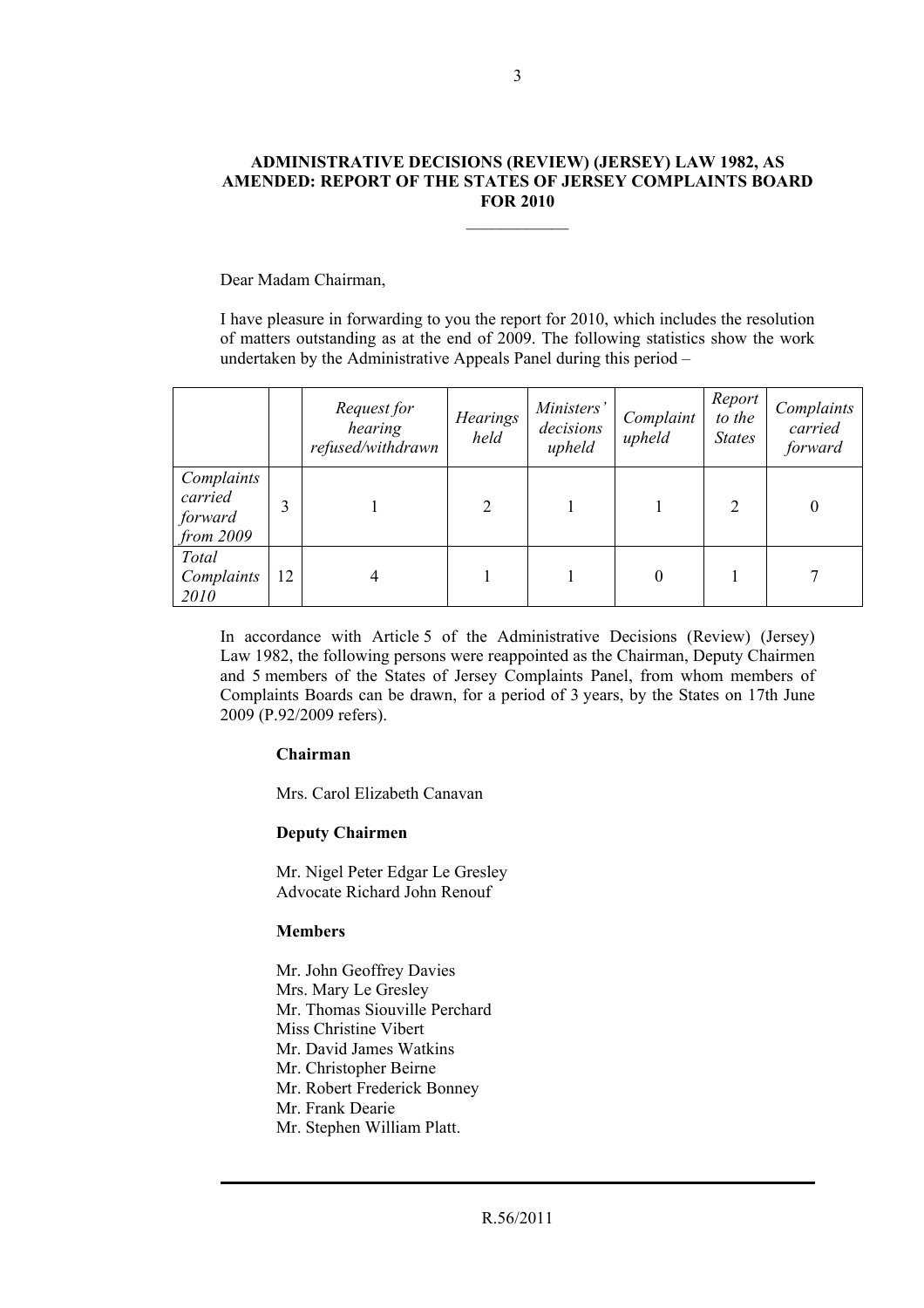There were 12 new complaints received during 2010 and a total of 3 hearings were convened, 2 of which pertained to complaints received in 2009. One hearing was chaired by the Chairman and 2 by a Deputy Chairman. The decisions made by the respective Ministers were upheld by the Panel at 2 of the 3 hearings. Three reports were presented to the States outlining the findings of the hearings.

The Board notes that in 2010 most of the complaints received related to decisions made by the Minister for Planning and Environment. The Board considers that the reduction of appeals in respect of other Ministers could be a result of improved internal Departmental appeals processes. It further notes that only one of the complaints in respect of Planning resulted in a hearing and in that instance the Minister's decision was upheld. It is considered that the increase in Planning related complaints could be a result of the perceived prohibitive costs of a Royal Court or Third Party Appeal process, but the Board wishes to emphasise that a vast majority of the complaints received related to the outcome of specific applications, rather than the process followed by the Planning Department and therefore had not justified a review by a Panel.

Mrs. C.E. Canavan, Chairman, Complaints Panel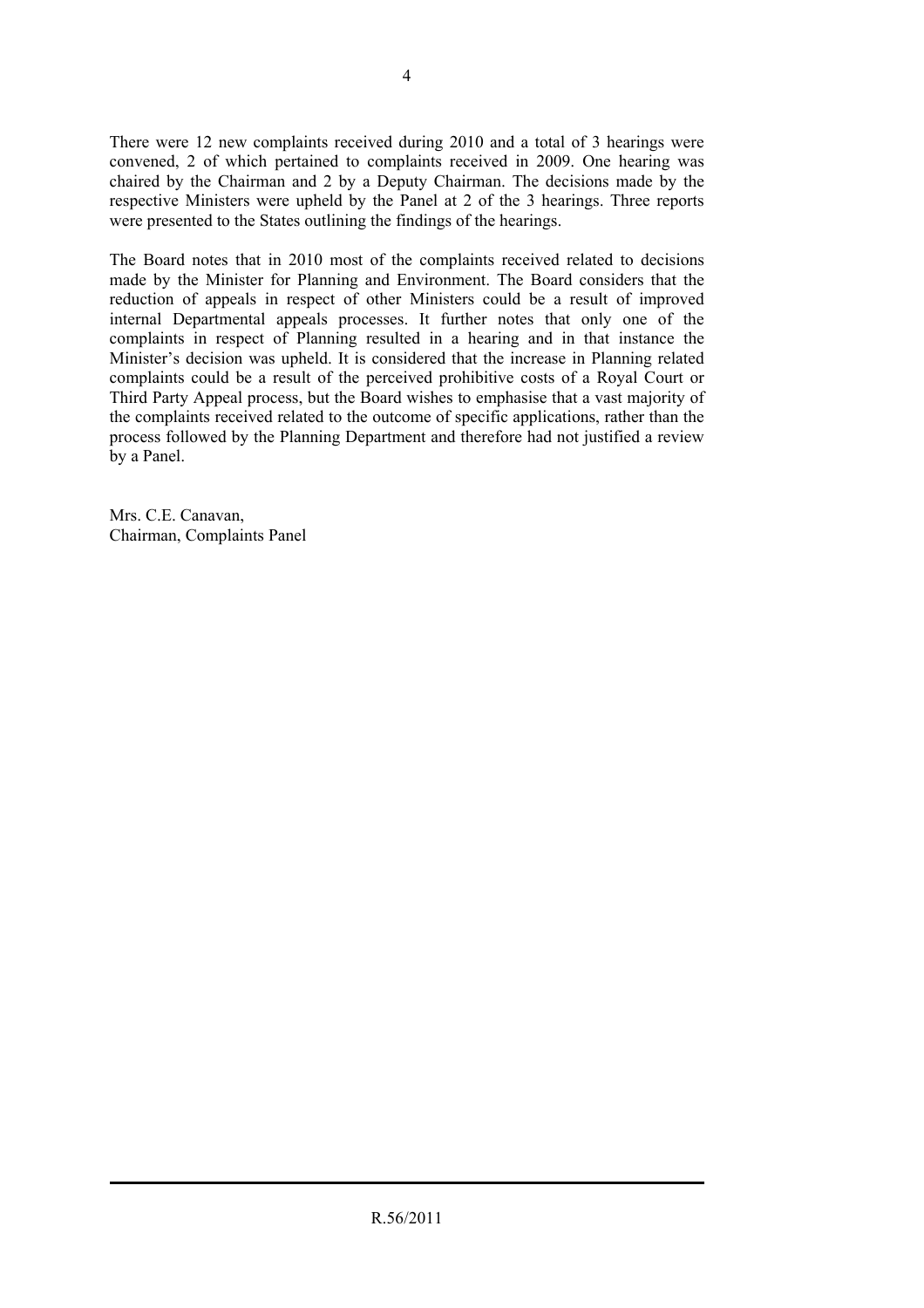**The following is a summary of the outcome of the complaints which were outstanding in the 2009 Annual Report and of new complaints received in 2010 –** 

**Outcome of complaints that were outstanding at the end of 2009 and which were referred to in the Annual Report for 2009 (R.45/2010) –** 

**(1) 1386/2/1/2(295)** 

A statement of complaint was received on 17th November 2009 in relation to decision of the Minister for Planning and Environment regarding the refusal for permission to change a single three-bedroom dwelling into two one-bedroom units at the property known as Amani, La Route de St. Aubin, St. Helier.

A resume was sent to the Chairman on 7th December 2009 and a Board was convened on 4th March 2010. The Board upheld the complaint. The Board recognised that the complainant had made efforts to mitigate the parking issue by renting a space for the second unit; the private amenity space had been accepted as adequate by the Case Officer and he had altered the design. The Board did not consider that it was sustainable to argue that the subdivision of the property into two units of accommodation would exacerbate the parking situation in the area any more than an extension to the existing three bedroom family home, which could potentially house four car owners.

The Board was not convinced that the Department had followed the process in accordance with note 9 of the Parking Guidelines (Planning Policy Notes No. 3) and made every effort to seek a balance between the need for accommodation and the environmental costs. The Board considered that each of the grounds given for refusal could be assuaged if assessed individually. The Board therefore concluded, in accordance with Article 9(2)(b) and (d) of the Administrative Decisions (Review) (Jersey) Law 1982 that the decision of the Minister for Planning 'was unjust' and 'could not have been made by a reasonable body of persons after proper consideration of all the facts'. In accordance with the Law, the Board therefore requested the Minister to reconsider his decision and report back to the Board within one month. The Board's findings were presented to the States on 23rd March 2010 (R.34/2010).

The Minister reconsidered the application and, having accepted the Board's findings and reviewed the decision, granted permission to the complainant on 25th March 2010.

# **(2) 1386/2/1/2(296)**

A statement of complaint dated 22nd December 2009 was received relating to a decision of the Minister for Planning and Environment to refuse permission for the re-zoning of Field 287, St. Peter.

A request for a resume was sent to the Minister and Planning and Environment Department on 23rd December 2009. The Chairman was conflicted and the matter was therefore referred to one of the Deputy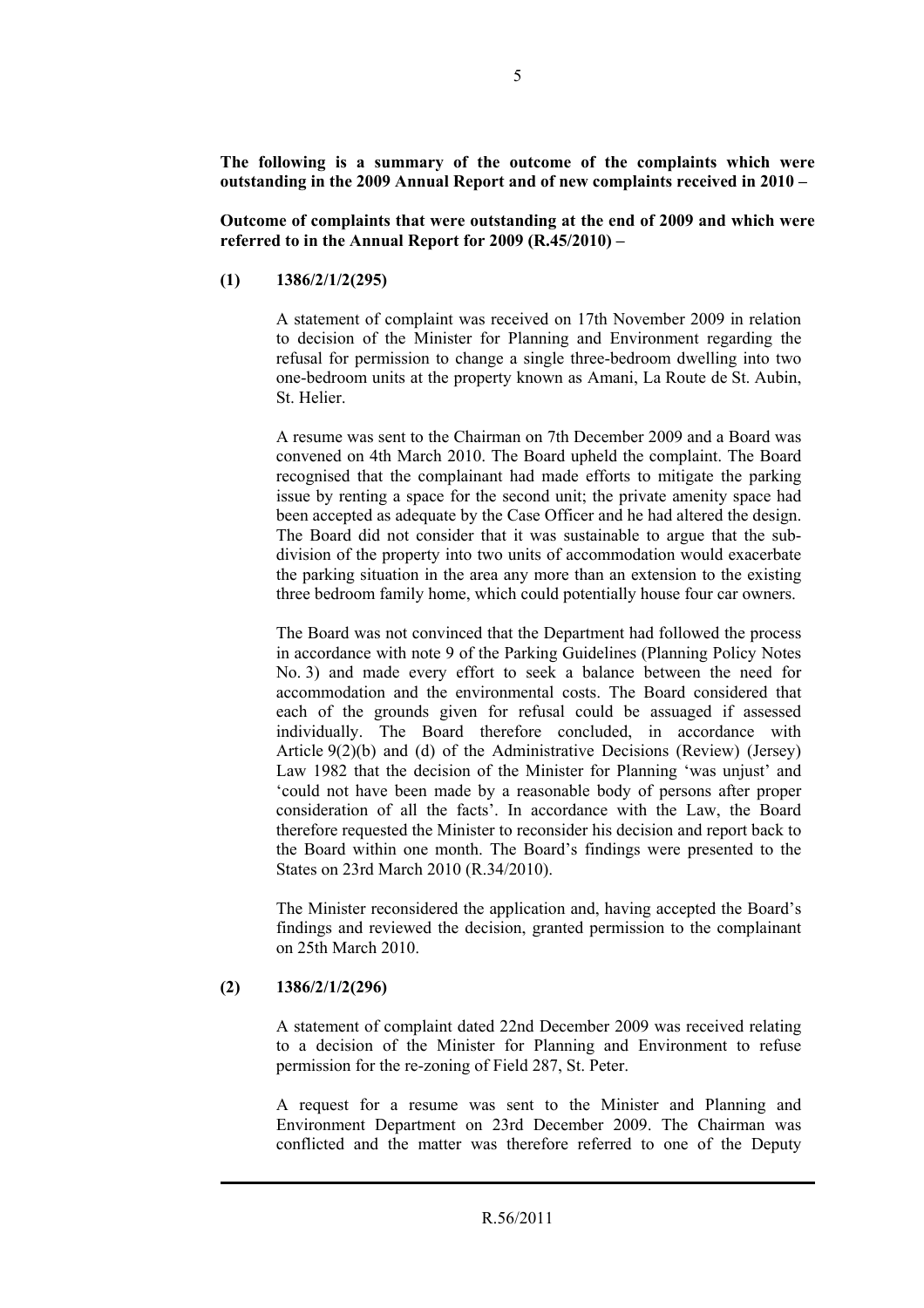Chairmen, who reviewed the report presented by the department and concluded that this was not an appropriate case for a hearing by a Board as the department had acted *intra vires*, and the complainant was informed of this in a letter dated 5th February 2010.

On 16th February 2010 the complainant appealed against the decision of the Deputy Chairman not to proceed with a review. The matter was then considered by the other Deputy Chairman who upheld the view that a hearing was not justified. The complainant was advised of this decision on 25th March 2010 and the case was closed.

# **(3) 1386/2/1/8(12)**

A statement of complaint was received on 12th October 2009 relating to a decision of the States Employment Board that a PECRS member who continued to work after normal retirement age should not receive an enhanced pension.

A resume was sent to the Chairman on 20th October 2009 and, following clarification by the complainant regarding what would be achieved by a hearing, it was agreed that the Board would be convened on 15th March 2010. The Board (the Chairman and 2 members) presented its findings to the States on 15th April 2010 (R.41/2010).

The Board, having reviewed the possible bases for upholding a complaint, decided that it was not able to uphold the complainant's personal complaint that the pension he would finally achieve would not be enhanced because he was retiring late. The complainant had entered into a contract with the States' Employment Board and would have understood the implications and limits of the Pension Scheme at that time. Therefore Article  $9$  of the Administrative Decisions (Review) (Jersey) Law 1982 as amended did not apply.

The Board decided to make observations on the position of employees continuing to work beyond normal retirement age, which was being encouraged in Jersey. The Board felt it seemed unfair that the States should promote legislation which reduced a pension, to the Pension Fund's benefit, when a person retired early, but completely ignored the reverse scenario.

### **Complaints received in 2010**

### **(a) 1386/2/1/2(298)**

A statement of complaint was received on 2nd March 2010 relating to a decision of the Minister for Planning and Environment relating to a refusal of planning permission for the development of the property known Slate House, La Grande Route de St. Clement.

The complainant advised that they were progressing a Royal Court case in relation to this matter and consequently the complaint was withdrawn.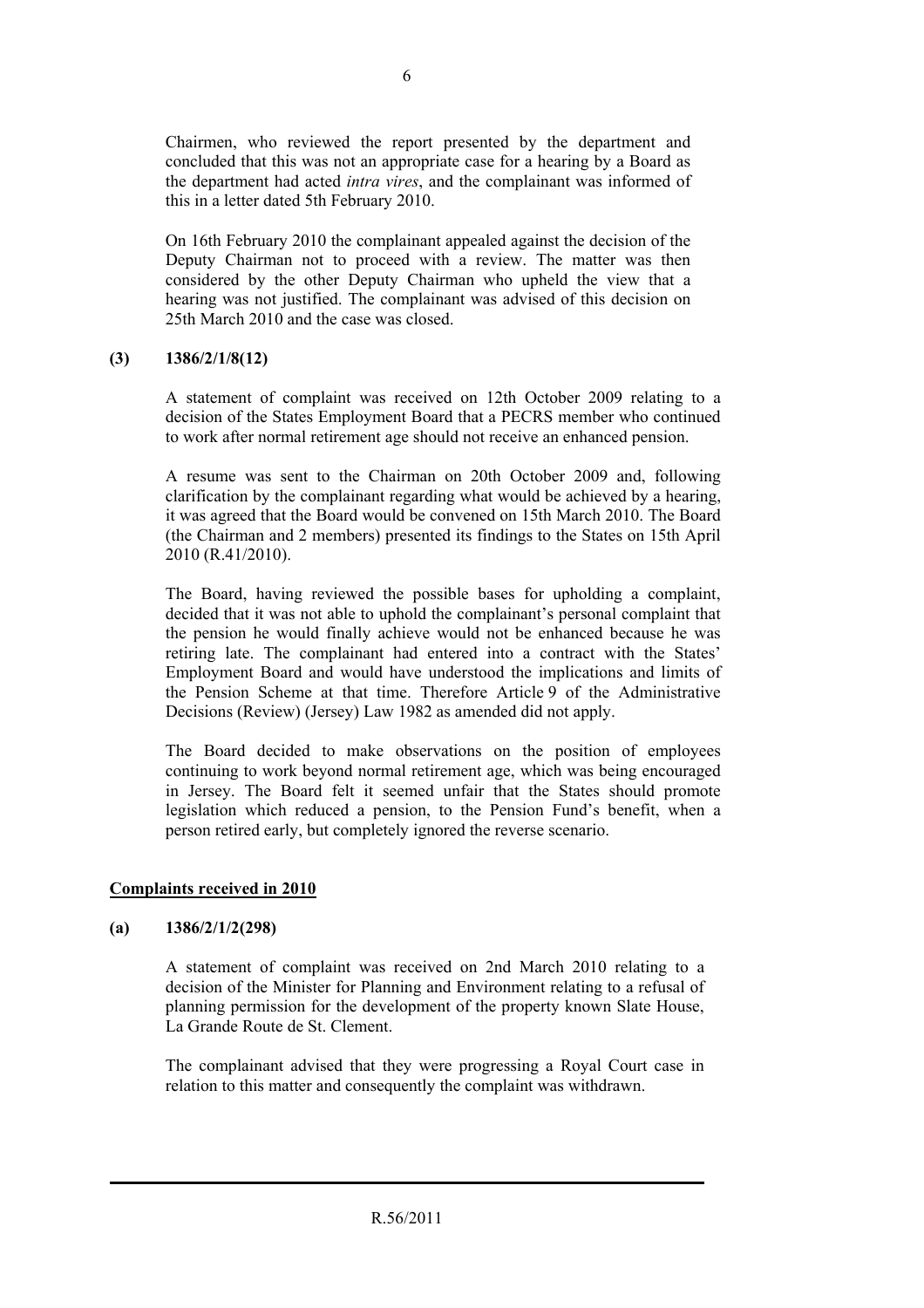# **(b) 1386/2/1/2(299)**

A statement of complaint was received on 1st June 2010 relating to a decision of the Minister for Planning and Environment relating to a refusal of planning permission for the development of the property known as Cleveland House, Cleveland Road, St. Helier.

The Chairman, having considered the case fully, decided that the circumstances did not justify review by a Complaints Board and the complainant was advised of this outcome on 5th August 2010.

# **(c) 1386/2/1/2(301)**

A statement of complaint was received on 7th July 2010 relating to a decision of the Minister for Planning and Environment relating to the development of Field 604, Rue du Panigot, St. Peter (P.2007/2014 and subsequent application).

The matter was firstly referred to the Chairman as it related to a matter which was more than 12 months old. Following investigation it was determined that the complainants had effectively already achieved everything they were seeking and there was little that a Complaints Board could review at this stage. The complainants were therefore advised of the refusal of their request for a hearing on 1st September 2010.

# **(d) 1386/2/1/2(302)**

A statement of complaint was received on 17th July 2010 relating to a decision of the Minister for Planning and Environment to reject a planning application for the property known as No. 49, St. Mark's Road, St. Helier.

A resume was sent to the Chairman on 2nd August 2010 and it was agreed that the Board would be convened on 16th November 2010. The Board (a Deputy Chairman and 2 members) presented its findings to the States on 8th December 2010 (R.144/2010).

The applicant had considered that, as a result of his application being rejected, and in the absence of being able to appeal against the decision other than through the Royal Court or a Complaints Hearing, that there were three matters to be addressed by the Panel. Firstly, he considered that the Minister for Planning and Environment and the States of Jersey had not acted in conformity with the provisions of the Human Rights (Jersey) Law 2000. Secondly, he considered that the Minister's decision to reject his application had been unreasonable, having regard to all the circumstances. Thirdly, he considered that the Minister's refusal to reconsider his application following its rejection by the Planning Applications Panel had been contrary to the provisions of the Planning and Building (Jersey) Law 2002 and planning practice.

The Board emphasised that its consideration of such appeals was constrained by the provisions of Article 9(2) of the Administrative Decisions (Review) (Jersey) Law 1982, and therefore it could not supplant its view for the decision arrived at by the Minister, or his delegate, under established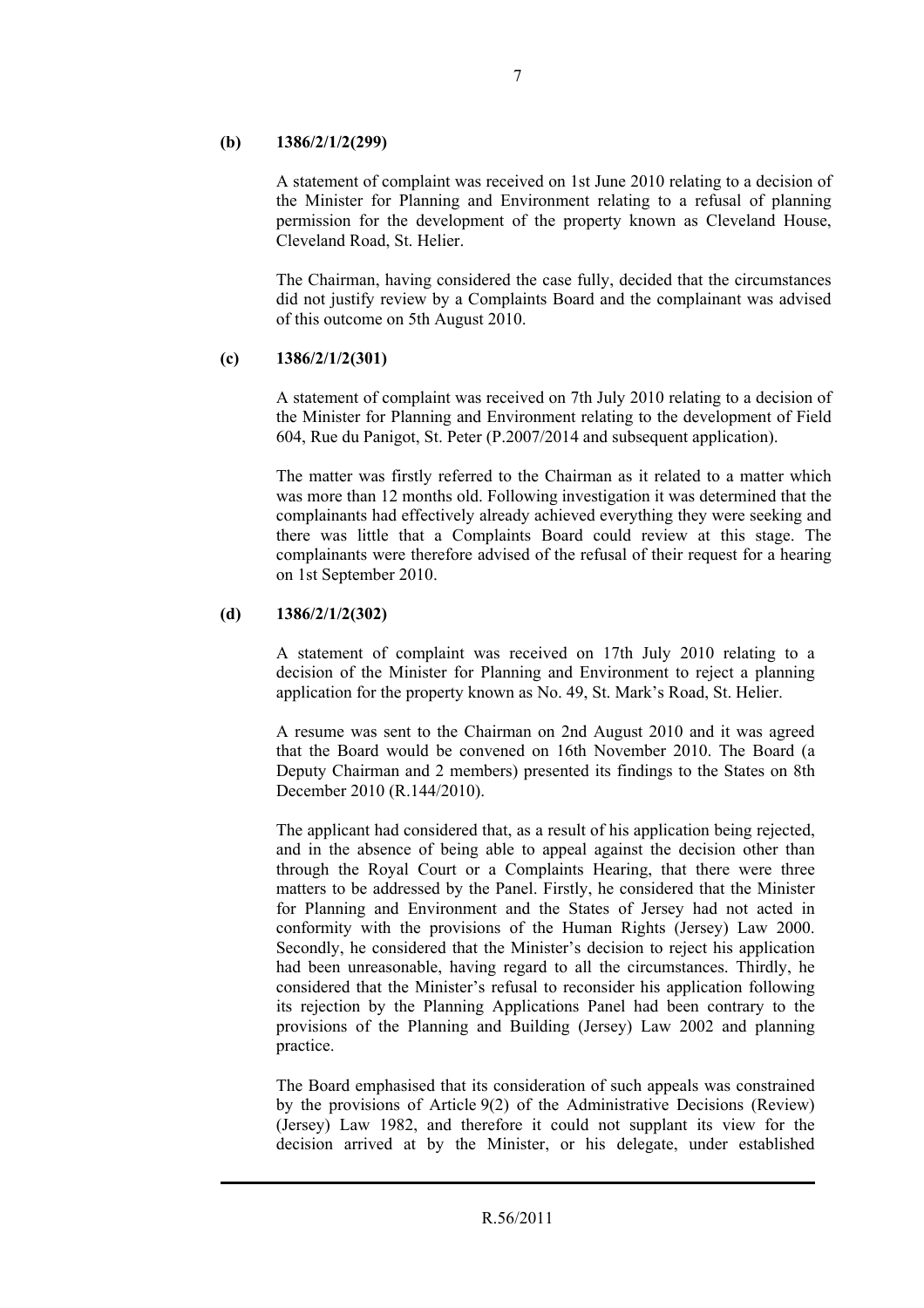procedures. It was noted with regret that the applicant had chosen to ignore much of the pre-application advice offered – albeit after some delay – by the Planning Department, and, had he not done so it was possible that a satisfactory application could have been produced, although probably on a somewhat smaller scale than originally envisaged by the applicant.

The Board was of the view that Article 9 of the Administrative Decisions (Review) (Jersey) Law 1982, as amended, did not apply in relation to the refusal of the application and consequently, in respect of this particular application, the Board was in support of the decision of the Minister for Planning and Environment.

The Board noted the repeated willingness of officers of the Planning Department to work with the applicant on a revised application with a view to overcoming the perceived shortcomings of the original application.

# **(e) 1386/2/1/2(303)**

A statement of complaint was received on 27th July 2010 relating to a decision of the Minister for Planning and Environment relating to actions associated with the granting of planning permission for the development of Field 621, Noirmont, St. Brelade.

The Chairman, having considered the details of the complaint, decided, in accordance with Article 3(5) of the Administrative Decisions (Review) (Jersey) Law 1982, that a review of this case was not justified.

The complainant appealed this decision and the matter was referred to the Deputy Chairmen Having considered the appeal, the Deputy Chairmen concurred with the decision of the Chairman that the circumstances did not justify review by a Complaints Board and the complainant was advised of this outcome on 21st September 2010.

# **Ongoing complaints from 2010**

# **(i) 1386/2/1/17(3)**

A statement of complaint was received on 5th October 2010 relating to a decision of the Minister for Home Affairs regarding maladministration by the Immigration Department in respect of an application for an Indefinite Leave to Remain.

A résumé was sent to the Chairman on 20th October 2010 and the complainant was advised on 27th October 2010 that his request for a hearing had been refused on the grounds that the directions set out by the Department clearly showed the process to be followed when an application for a visitor's visa or an ILR was to be made. The complainant was advised that if he wished to challenge the Immigration Department's directions then he was entitled to do so through the Court system, but the Chairman had decided, in accordance with Article 3(5) of the Administrative Decisions (Review) (Jersey) Law 1982, that a review of this case by the Administrative Review Board would not be appropriate.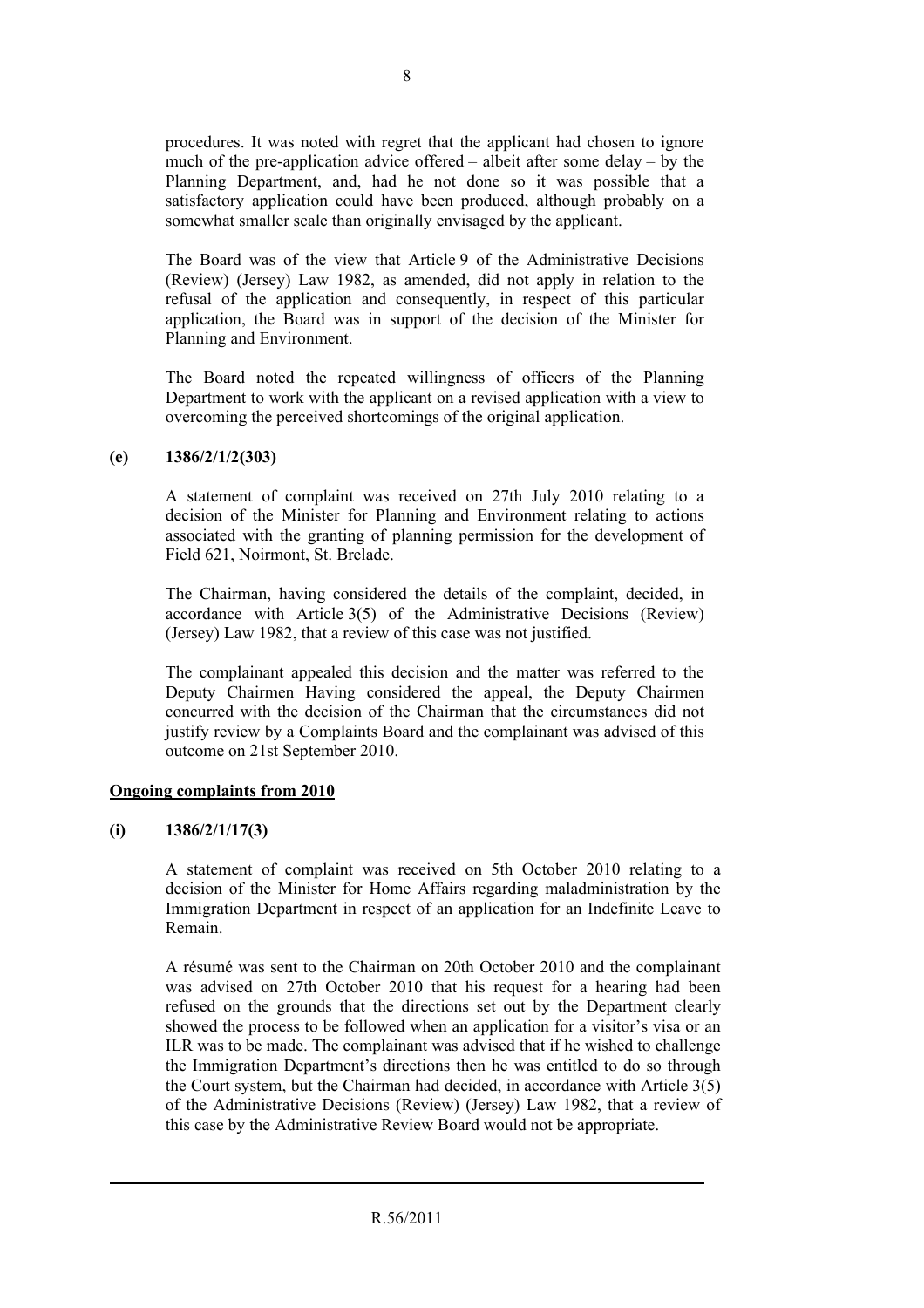The complainant appealed this decision and the matter was referred to the Deputy Chairmen. Having considered the appeal, the Deputy Chairmen concurred with the decision of the Chairman that the circumstances did not justify review by a Complaints Board and the complainant was advised of this outcome on 5th January 2011.

# **(ii) 1386/2/1/2(297)**

A statement of complaint was received on 4th February 2010 relating to a decision of the Minister for Planning and Environment relating to the granting of planning permission in respect of the development of the former De La Mare Nurseries site, La Rue a Don, Grouville.

A request for a résumé was sent to the Minister and Planning and Environment Department on 9th February 2010 and the Department requested an extension to the usual two week deadline in order that a full submission could be made. The résumé was finally received on 17th May 2010 and forwarded to one of the Deputy Chairmen as the Chairman had a conflict of interest. In the interim the complainant's Advocate made contact requesting a deferral as efforts were underway to resolve the matter informally. The complaint was revived in October 2010 and the Deputy Chairman determined that the matter could not be taken forward until the matter had been considered by the Planning Applications Panel. The complainant was advised of this decision by letter on 7th December 2010 and it is anticipated that the matter will be addressed in 2011.

# **(iii) 1386/2/1/2(300)**

A statement of complaint was received on 23rd June 2010 relating to a decision of the Minister for Planning and Environment relating to the refusal of a planning application at the property known as Cliffside House, 65 New St. John's Road, St. Helier.

A résumé of the case was sent to the Chairman on 21st July 2010 and it was agreed that the Board would be convened on 27th October 2010. At the complainant's request the hearing was cancelled and the matter was considered at a hearing in February 2011.

### **(iv) 1386/2/1/2(304)**

A statement of complaint was received on 7th October 2010 relating to a decision of the Minister for Planning and Environment to approve the demolition of 3 external supporting walls of the building known as St. Juste, Merton Hotel, Belvedere Hill, St. Saviour.

A résumé of the case was sent to one of the Deputy Chairmen on 8th November 2010 in the Chairman's absence and, as no Planning Permit had been issued as yet, it was determined that the matter would remain with the Deputy Chairman, who would decide whether the complaint justified a review board hearing as soon as notification was received from the Planning and Environment Department that a permit had been issued. The complainant was informed of this decision on 7th December 2010.